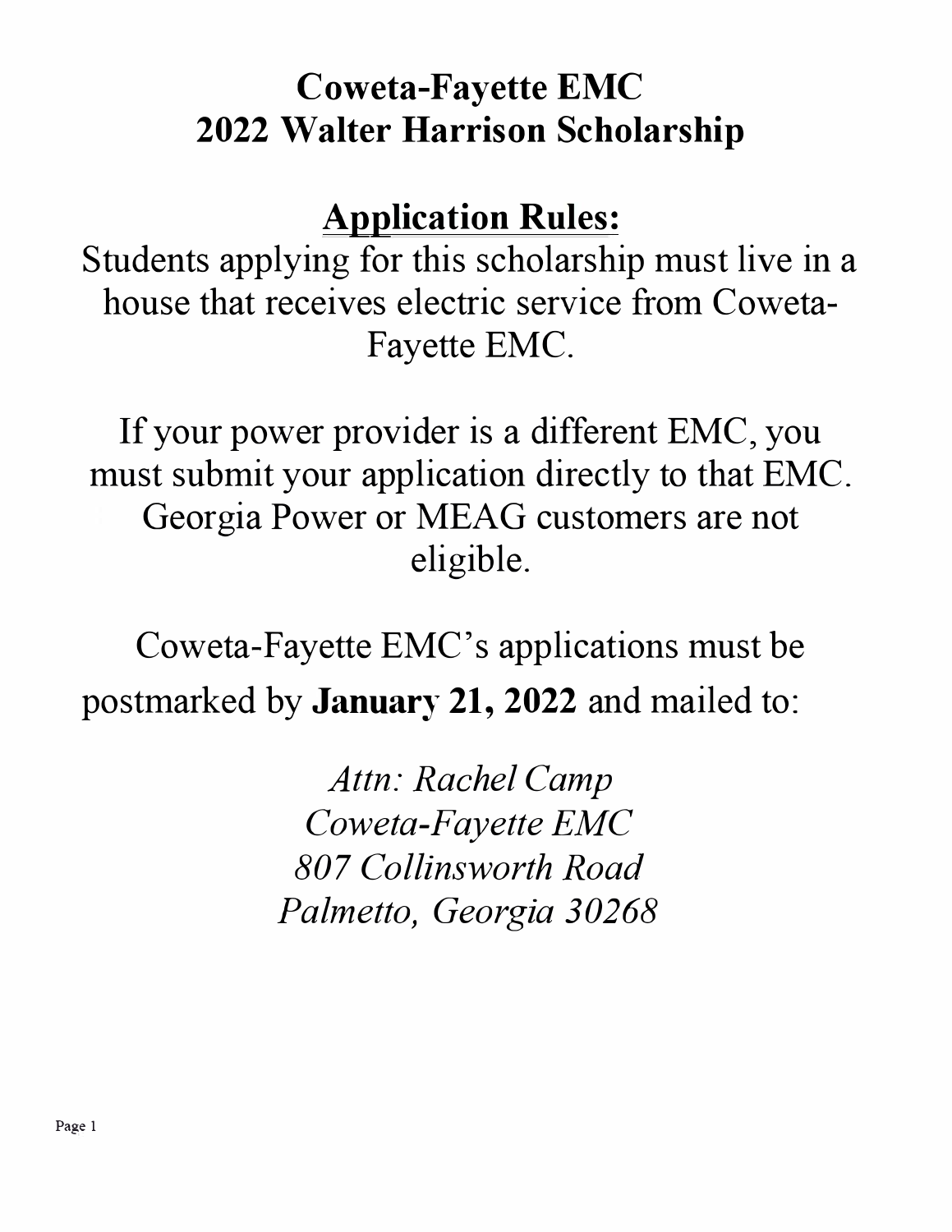# **Georgia EMC Walter Harrison 20***2***2 Scholarship Application**

*Please note: Applications must be turned in directly to your local EMC to be considered. Each participating EMC may have a different application deadline so be sure to check with them regarding due date.* 

| Name                                                                                                                                                    |  |                                                                                    |  |
|---------------------------------------------------------------------------------------------------------------------------------------------------------|--|------------------------------------------------------------------------------------|--|
| Address                                                                                                                                                 |  |                                                                                    |  |
| E-Mail                                                                                                                                                  |  |                                                                                    |  |
| Phone No. (include area code)                                                                                                                           |  | Last 4 digits of SSN<br><u> Alexandria de la contrada de la contrada de la con</u> |  |
| Applicant's electric cooperative                                                                                                                        |  |                                                                                    |  |
| Parental information is not required of adult, non-dependant applicants.<br>If adult applicant is married, spouse's information must be included below. |  |                                                                                    |  |
| Home Address (street/city/state/zip code)                                                                                                               |  |                                                                                    |  |
| Home Phone No. (include area code)                                                                                                                      |  |                                                                                    |  |
| Parents' or Spouse's Name(s)                                                                                                                            |  |                                                                                    |  |
| Father's or Adult Applicant's place of employment <u>Father's controllered</u>                                                                          |  |                                                                                    |  |
| Phone Number (include area code)                                                                                                                        |  |                                                                                    |  |
| Mother's or Spouse's place of employment                                                                                                                |  |                                                                                    |  |
| Phone Number (include area code)                                                                                                                        |  |                                                                                    |  |

#### **Please attach the following:**

- A. Acceptance letter or other evidence to confirm admission to a **Georgia** college or technical school. *If student is not yet accepted this information will be required at the time the scholarship is awarded.*
- B. Two-page autobiographical sketch with reference to future plans and goals as well as your involvement in the community. *Do not reveal your name, the name of your cooperative or your place of residence in the bio, as any such references will be marked out before being submitted to the judges, which will not make for an attractive, readable document.*
- C. High school transcript or current college/technical school transcript (unless student graduated more than 10 years ago).
- D. S.A.T., A.C.T score. If you did not take the S.A.T. or A.C.T., you may submit an ACCUPLACER score. *NOTE: Test Score Requirement Waived for 2022.*
- E. Two letters of recommendation.

*I certify that all information reported on this application is true and correct to the best of my knowledge.*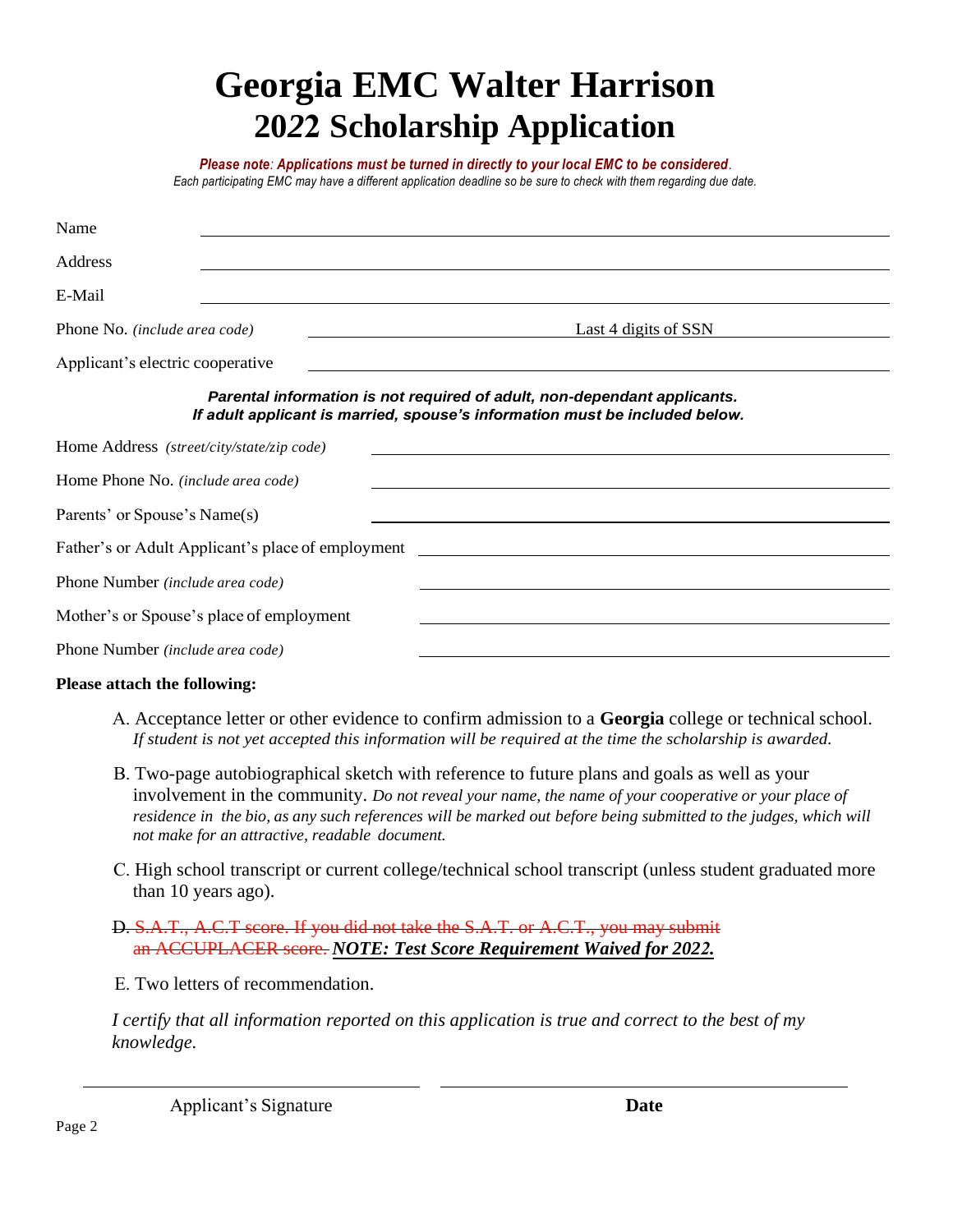| <b>Academic Performance and Potential:</b>                                                                                                                                                                 |                                                         |
|------------------------------------------------------------------------------------------------------------------------------------------------------------------------------------------------------------|---------------------------------------------------------|
| High school or college grade average (4.0 point scale)                                                                                                                                                     |                                                         |
| S.A.T., A.C.T. or ACCUPLACER score                                                                                                                                                                         | Not Required for 2022                                   |
| Participation in extracurricular activities: attach additional list if necessary                                                                                                                           |                                                         |
| Membership in organizations                                                                                                                                                                                |                                                         |
|                                                                                                                                                                                                            |                                                         |
| Offices held in organizations                                                                                                                                                                              |                                                         |
|                                                                                                                                                                                                            |                                                         |
| Other activities                                                                                                                                                                                           | <u> 1980 - Johann Barnett, fransk politik (d. 1980)</u> |
| College or technical school which you plan to attend or currently attend:                                                                                                                                  |                                                         |
| School name                                                                                                                                                                                                |                                                         |
| Contact person                                                                                                                                                                                             |                                                         |
| Mailing address                                                                                                                                                                                            |                                                         |
| Phone number including area code                                                                                                                                                                           |                                                         |
| Date you will begin attending                                                                                                                                                                              | <b>OR</b>                                               |
| $\mathscr{P}$ Freshman<br>Status in college/technical school:                                                                                                                                              | Sophomore<br>Junior<br>Senior/Other                     |
| \$<br>School tuition per quarter/semester                                                                                                                                                                  |                                                         |
| Financial Need Assessment: Will be handled as strictly confidential information<br>Total adjusted gross income for household (from most recent income tax<br>return)<br>\$<br>Other household income<br>\$ |                                                         |
| Number of family members residing in household __________________________________                                                                                                                          |                                                         |
|                                                                                                                                                                                                            |                                                         |
|                                                                                                                                                                                                            |                                                         |

### **Proof of financial information submitted may be required if scholarship is awarded.**